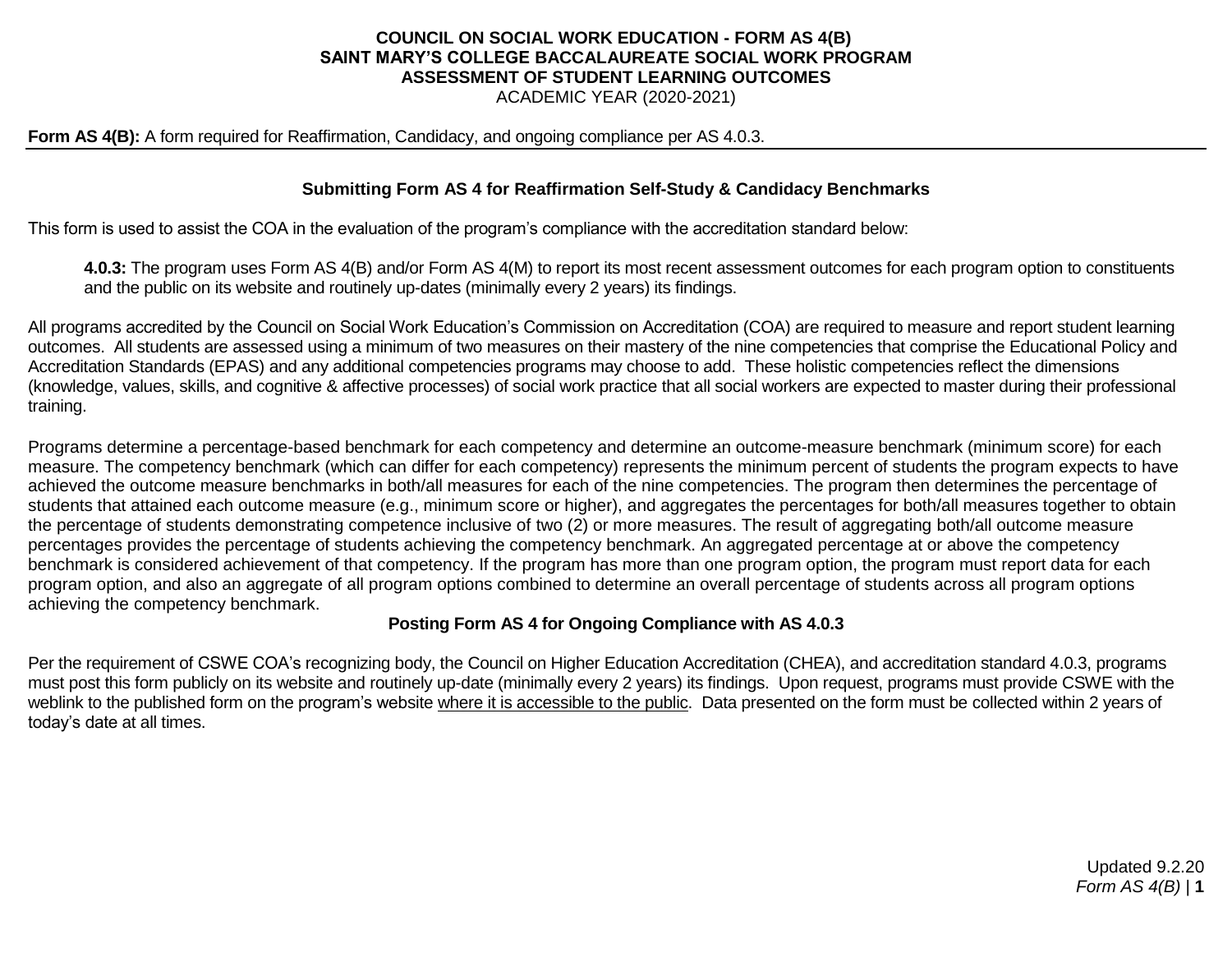## **Summary of the Program's Assessment Plan | Generalist Practice**

All students are assessed using a minimum of two measures on their mastery of the nine competencies that comprise the Educational Policy and Accreditation Standards of the Council on Social Work Education and any additional competencies programs may choose to add. Summarize the program's competency-based assessment plan. Programs may add/delete rows to accurately reflect the number measures included in the data presented.

| <b>Assessment Measure #1: Senior Written Comprehensive</b>                                                                                                  |                                                  |  |  |
|-------------------------------------------------------------------------------------------------------------------------------------------------------------|--------------------------------------------------|--|--|
| Dimension(s) assessed:                                                                                                                                      | Knowledge,<br>Value, Skills,<br>C/A              |  |  |
| When/where students are assessed:                                                                                                                           | End of<br>semester                               |  |  |
| Who assessed student competence:                                                                                                                            | Department<br>Faculty                            |  |  |
| Outcome Measure Benchmark (minimum score indicative of achievement)<br>for Competencies 1-9:                                                                | 4 or above o<br>a scale of 0-5                   |  |  |
| Competency Benchmark (percent of students the program expects to have<br>achieved the minimum scores, inclusive of all measures) for Competencies<br>$1-9:$ | $80\%$ or<br>greater                             |  |  |
| <b>Assessment Measure #2: Final Field Evaluation</b>                                                                                                        |                                                  |  |  |
| Dimension(s) assessed:                                                                                                                                      | Knowledge,<br>Value, Skills,<br>C/A              |  |  |
| When/where students are assessed:                                                                                                                           | End of<br>semester, end<br>of field<br>practicum |  |  |
| Who assessed student competence:                                                                                                                            | Field<br>Instructor                              |  |  |
| Outcome Measure Benchmark (minimum score indicative of achievement)<br>for Competencies 1-9:                                                                | 4 or above on<br>a scale of 0-5                  |  |  |
| Competency Benchmark (percent of students the program expects to have<br>achieved the minimum scores, inclusive of all measures) for Competencies<br>$1-9:$ | 80% or<br>greater                                |  |  |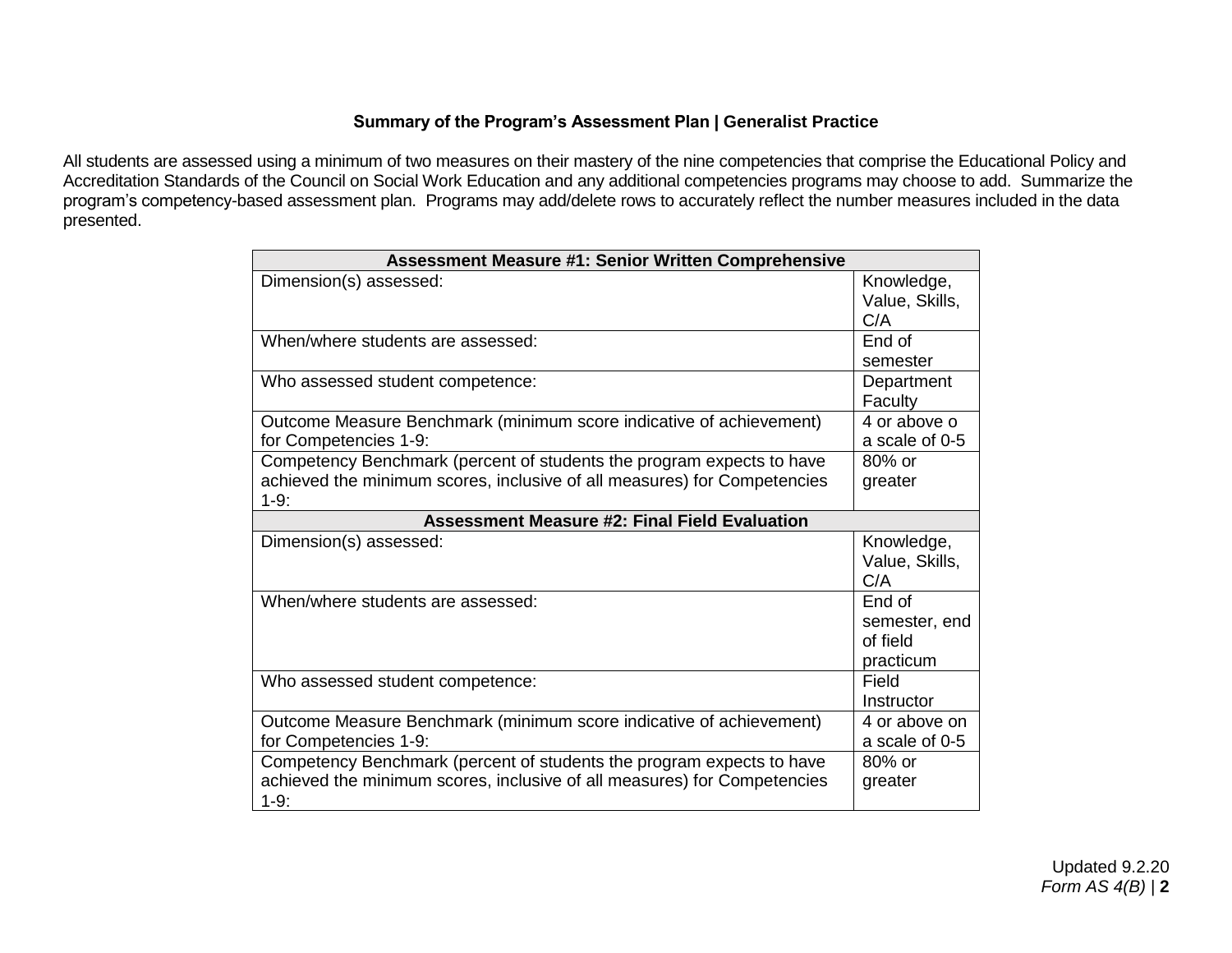## **Directions for completing Form AS 4**

Indicate the benchmark percentage for each competency. The competency benchmark is the percent of students the program expects to have achieved both/all outcome measure benchmarks. Programs calculate the percentage of students achieving each outcome measure benchmark, then calculate the percentage of students achieving each competency inclusive of two or more measures for each program option. Programs with multiple program options must present data for each program option, and in aggregate inclusive of all program options per competency. Programs may add/delete columns to accurately reflect the number of program options offered. *This is a required form.* The assessment data table may be altered to accurately reflect the number of program options offered and additional program-developed competencies program. However, beyond these formatting alternations, the program may not alter the content of this form.

|  | Assessment Data Collected during the Academic Year (2020-2021) |  |  |  |
|--|----------------------------------------------------------------|--|--|--|
|--|----------------------------------------------------------------|--|--|--|

| <b>COMPETENCY</b>                                                            | <b>COMPETENCY BENCHMARK (%)</b>                                                                                                                | PERCENTAGE OF STUDENTS ACHIEVING<br><b>BENCHMARK</b>            |
|------------------------------------------------------------------------------|------------------------------------------------------------------------------------------------------------------------------------------------|-----------------------------------------------------------------|
|                                                                              |                                                                                                                                                | <b>Program Option #1</b><br>(identify location/delivery method) |
|                                                                              |                                                                                                                                                | Aggregate                                                       |
|                                                                              |                                                                                                                                                | $n = 9$                                                         |
|                                                                              | 80%                                                                                                                                            | $(91.8 + 87.4)/2$                                               |
| <b>Competency 1: Demonstrate Ethical and</b><br><b>Professional Behavior</b> | of students will demonstrate competence<br>inclusive of 2 or more measures with a<br>benchmark of 4 or greater for each<br>assessed competency | 89.6%                                                           |
|                                                                              | $80\%$                                                                                                                                         | $(95.8 + 88.8)$ /2                                              |
| <b>Competency 2: Engage Diversity and</b><br><b>Difference in Practice</b>   | of students will demonstrate competence<br>inclusive of 2 or more measures with a<br>benchmark of 4 or greater for each                        | 92.3%                                                           |
|                                                                              | assessed competency                                                                                                                            |                                                                 |
|                                                                              | 80%                                                                                                                                            | $(95.8 + 84.4)/2$                                               |
| <b>Competency 3: Advance Human Rights and</b>                                | of students will demonstrate competence                                                                                                        |                                                                 |
| Social, Economic, and Environmental                                          | inclusive of 2 or more measures with a                                                                                                         | 90.1%                                                           |
| <b>Justice</b>                                                               | benchmark of 4 or greater for each<br>assessed competency                                                                                      |                                                                 |